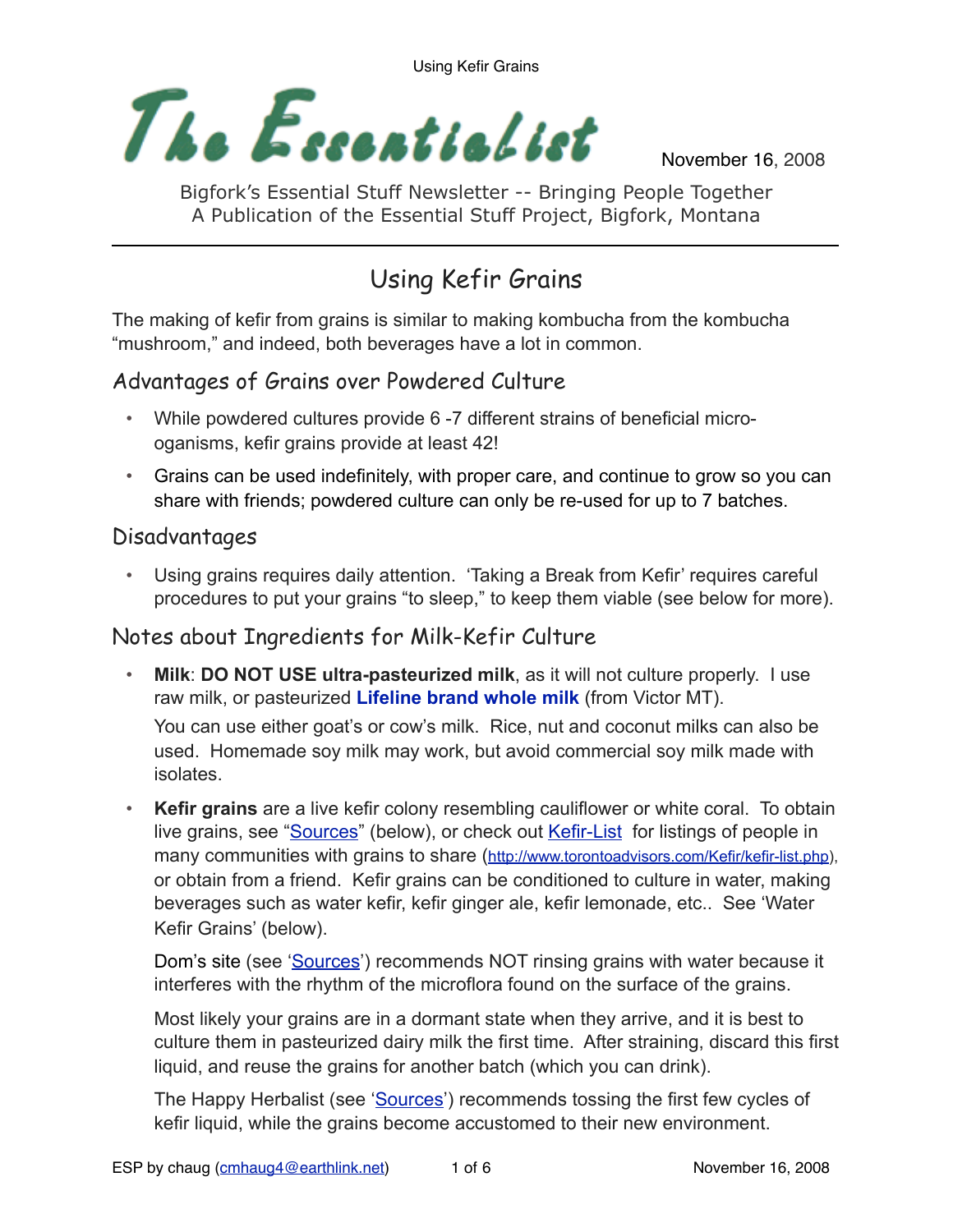# Kefir Recipe (Cultured Milk)

#### *Ingredients:*

- 2 cups whole or reduced fat milk
- 2 Tablespoons kefir grains (curd)

#### *Equipment:*

- 2 quart stainless steel pot
- glass quart jar for fermenting
- Strainer (see options, right)
- glass jar or bottle, with lid for storage
- milk thermometer  $(0 220^{\circ}F)$

#### *Strainer Options:*

•stainless steel mesh strainer •bamboo or cane "cheese basket"

•Nylon or plastic strainers may be used, but may leak toxins into the acidic mixture. •Do not use any metal other than stainless steel (no aluminum, copper, brass, etc.) •See '[Alternatives to Jar and Strainer'](#page-2-0) for more ideas

#### *Process:*

 $*$  Recommended proportion for each batch is 1 Tbsp grains per cup milk.

#### **First time**:

- $*$  If using frozen or dehydrated grains, reactivate them (see Reactivate Resting [Grains](#page-3-0)). Not necessary if starting with live grains (in milk).
- $*$  Add 2 Tbsp kefir grains to fermenting jar; mark level of grains on the outside of the jar with permanent marker, so you can keep track of how much your grains grow over time, and to know how much needs to be removed when they grow above the mark.

#### **Pre-Heat Milk**:

- $*$  Raw milk: set quart jar of milk in pot of simmering water (turn off heat); warm to about 900F. Or treat same as for pasteurized milk.
- $*$  Pasteurized milk: first heat to 180<sup>0</sup> F in stainless steel pot, then cool to about 90<sup>0</sup>F (skin temperature) before proceeding. Pour into quart jar.

#### **Culturing:**

- $*$  Add 2 cups warmed (room temperature) milk to kefir grains in fermenting jar; swish around to mix. Cover loosely with a cloth or loose-fitting lid. Keep on counter at room temperature (68 -  $80^{\circ}$ F, but not in direct sunlight, for 12 hours to 2 days. Occasionally stir or swish the contents to redistribute the grains, and then taste for desired tartness.
- $*$  In the summertime, start the kefir in the evening and let it culture overnight; it would be too warm during the day.
- $*$  Making kefir is a true art. You will learn from each batch you make. Kefir should be a little thicker than milk, and have a light effervescent quality. If cultured too long, it will separate into cheese & whey, which is not necessarily a bad thing, just different (see '[Kefir Cheese](#page-4-0),' below)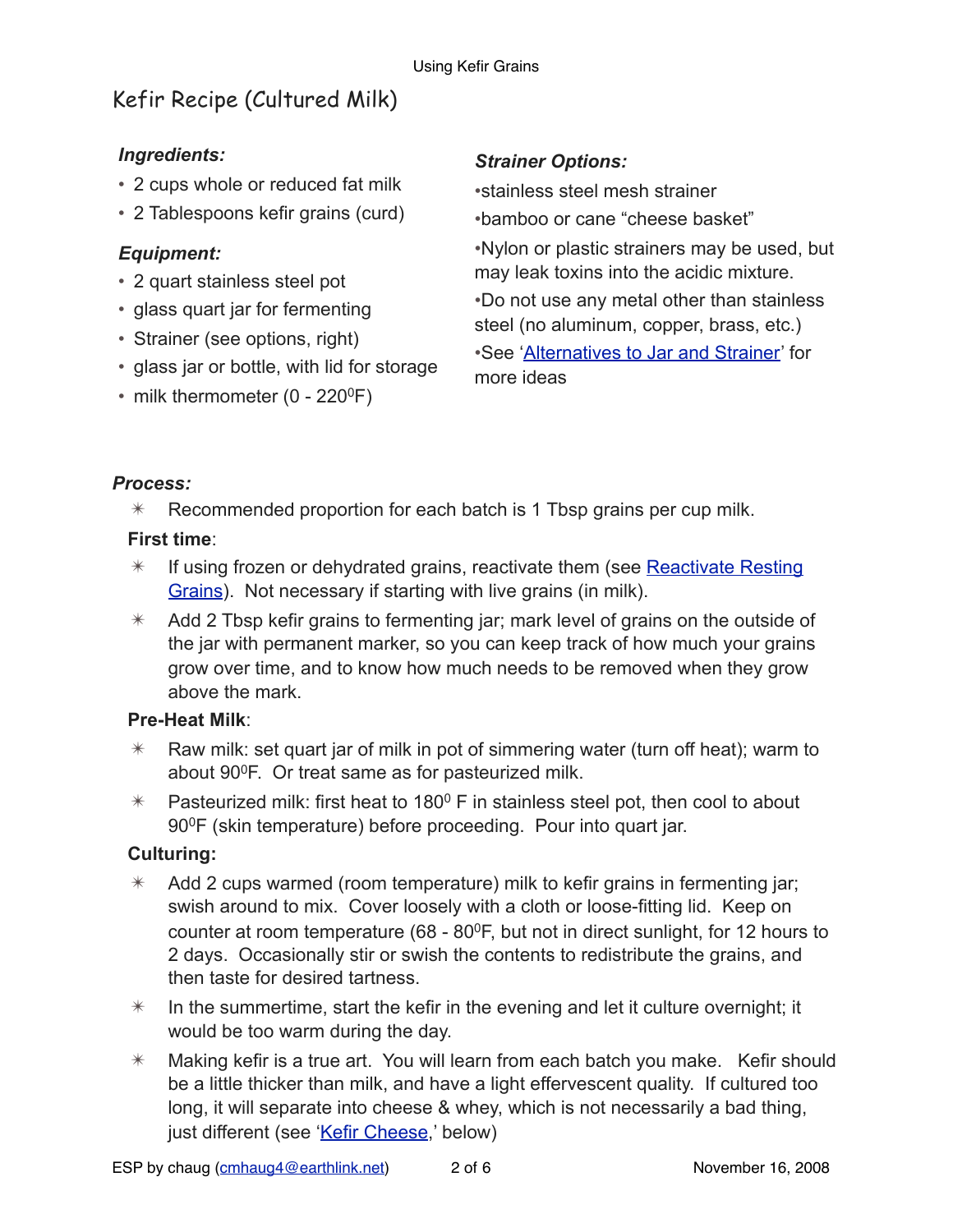#### **Strain and Reuse Grains**

- ✴ Pour through strainer or basket into bowl or jar.
- $*$  Wash fermenting jar with soap and water (not necessary every time, but before it gets too sticky and gluey from the milk casein).
- $*$  Add strained grains back to fermenting jar, with more room-temperature milk, to make a new batch right away. Kefir grains must be reused every 1-2 days, or prepared for long term storage (see '[Taking a Break from Kefir,](#page-2-1)' below).
- $*$  Rinsing grains with water between batches is not recommended unless preparing for dehydration, or if grains are left in milk so long they get crusty. See Kefir Help [and Information](#page-5-1), specifically Dom's site, for more detail.
- $*$  Wash strainer or basket with hot water and allow to air dry before every use. Can also sterilize a hand-woven cane or bamboo basket in boiling water.

#### **Storing Kefir Liquid**

- $*$  Drink right away, or store in glass jar or bottle (not plastic), in refrigerator. Cultured milk like kefir has a longer shelf life than fresh milk. Kefir will continue to ferment in the refrigerator, but less vigorously.
- $*$  If whey has separated, blend it back together in your blender (after chilling), and shake well before serving. Or make kefir cheese (see ['Kefir Cheese](#page-4-0)' below).

### <span id="page-2-0"></span>Alternatives to Jar and Strainer

 $*$  Use a loosely-woven hemp pouch, or a jar fitted with a nylon or stainless steel mesh screen (as for sprouting). See [Kefir Help and Information](#page-5-1), specifically Dom's site, for more detail.

### <span id="page-2-1"></span>Taking a Break from Kefir

See [Kefir Help and Information](#page-5-1), specifically Dom's site, for more detail (misspelled 'grains' as 'gains' is correct):

#### **Resting State** (requires a bit of baby-sitting):

- $*$  Place grains in canning jar with appropriate amount of milk (1 cup milk per Tbsp) grains). Screw on lid, and store in refrigerator 1 week.
- $*$  Strain; the cultured kefir is safe to consume. Or if need to rest longer, refresh with more milk in jar, screw on lid and store in refrigerator for another week. Can continue this cycle for several weeks
- $*$  The strained grains are ready to make a new batch, but it may take more than 24 hours at room temperature for the grain to "wake up" fully. If they have been stored for several weeks, it may make a few batches to reactivate fully.

#### **Resting with Less Baby-Sitting**:

 $*$  Proceed as above in weekly batches, but increasing the amount of milk each time by 30 - 50%. Optimal kefir:milk ratio is 1:60 (by volume). That is, 1 Tbsp grains to 3 3/4 cups milk. Leave at this ratio no more than 1 month.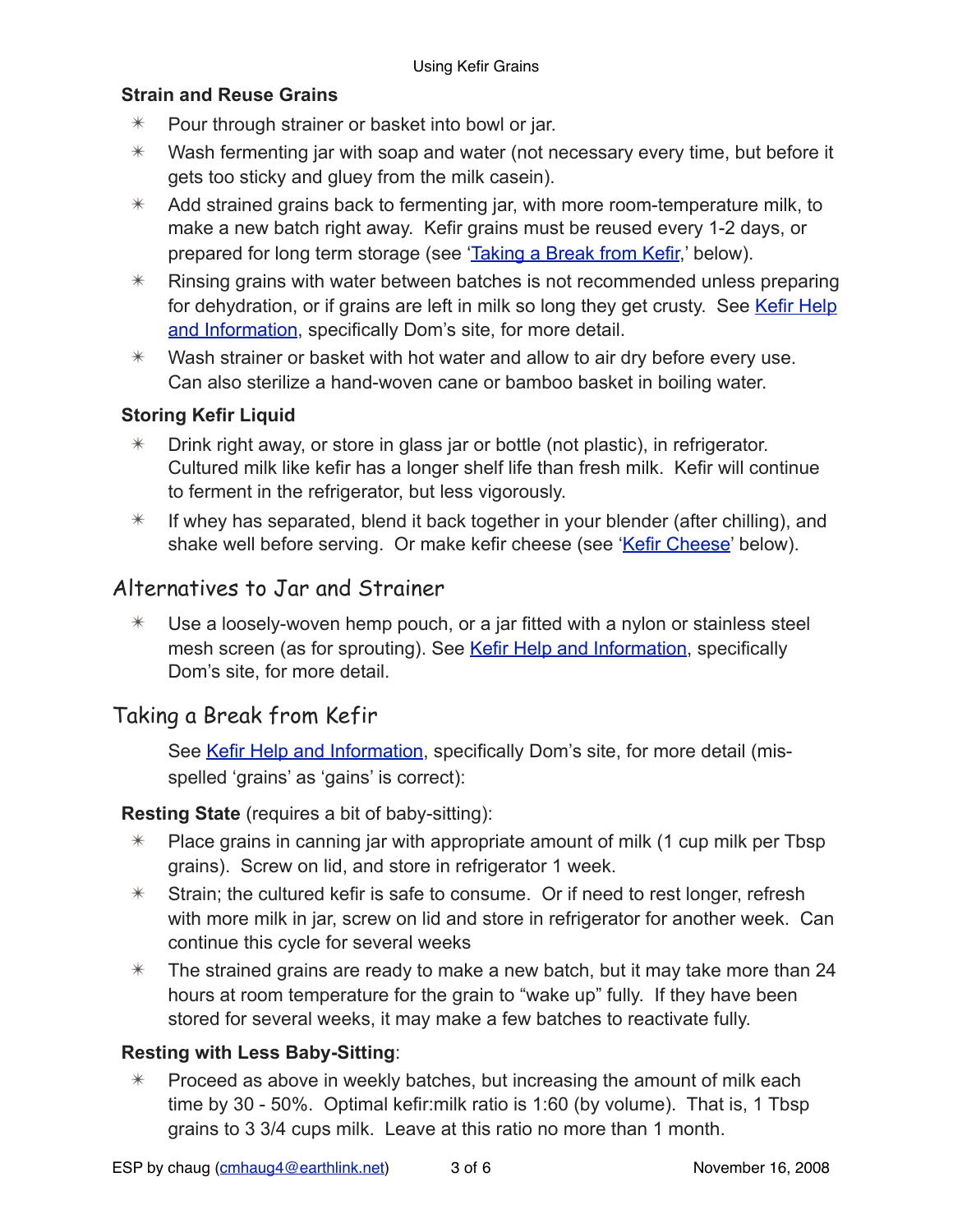#### **Freezing Grains for Up to 2 Months Storage**:

- $*$  This method is recommended for keeping a back-up batch.
- $*$  Wash grains with pre-boiled and cooled water. Pat-dry the grains between preironed, cooled white cotton toweling to remove excess moisture. [Pre-ironing toweling protects from contamination.]
- $*$  Place in freezer jar (or plastic freezer bag). Add enough dry milk powder to cover grains completely, to prevent freezer burn.

#### **Dehydrating Grains for Up to 18 Months Storage**:

- $*$  Stretch a sheet of nylon fabric over an empty wooden frame, and staple down.
- $*$  Wash grains with pre-boiled and cooled water. Pat-dry the grains between preironed, cooled white cotton toweling to remove excess moisture, or simply let rest 30-minutes on the toweling. [Pre-ironing toweling protects from contamination.]
- $*$  Place grains on nylon frame, and cover with another sheet of the nylon fabric (to prevent dust and insects from landing on the grains), tacking down to the frame with thumb-tacks.
- $*$  Dry in well-ventilated, warm spot, until grains become brittle. Milk-kefir grains will dry to a yellowish color; water-kefir grains will dry to a clear to light brown color, like sugar crystals.
- $*$  Drying may take 1 4 days, depending on type of grains, temperature and humidity, and size of grains.
- $*$  Place grains in air-tight, sealed jar, and keep in refrigerator (not freezer). It is recommended to cover dried grains with dry milk powder before sealing jar.

### <span id="page-3-0"></span>Reactivate Resting Kefir Grains

See [Kefir Help and Information](#page-5-1), specifically Dom's site, for more detail.

#### **Frozen Grains**:

 $*$  Thaw frozen grains by placing in a glass filled with cold water for a few minutes, then strain, and wash off any powdered milk that's adhered to the grains with cold water.

#### **Dehydrated Grains**:

- $*$  Reconstitute dried grains by placing in a glass of milk, then activate by replacing the milk daily (whether milk has coagulated or not), straining between each new glass of milk. Do not drink this milk until it produces a clean, sour aroma. This can take from 4 to 14 days, or so.
- $*$  When the milk starts to coagulate with a clean sour aroma, it is ready to go. Typically, the yeasts are the first to revive, and produce foam. Later the bacteria revive, and eventually a good balance between yeast and bacteria is reached.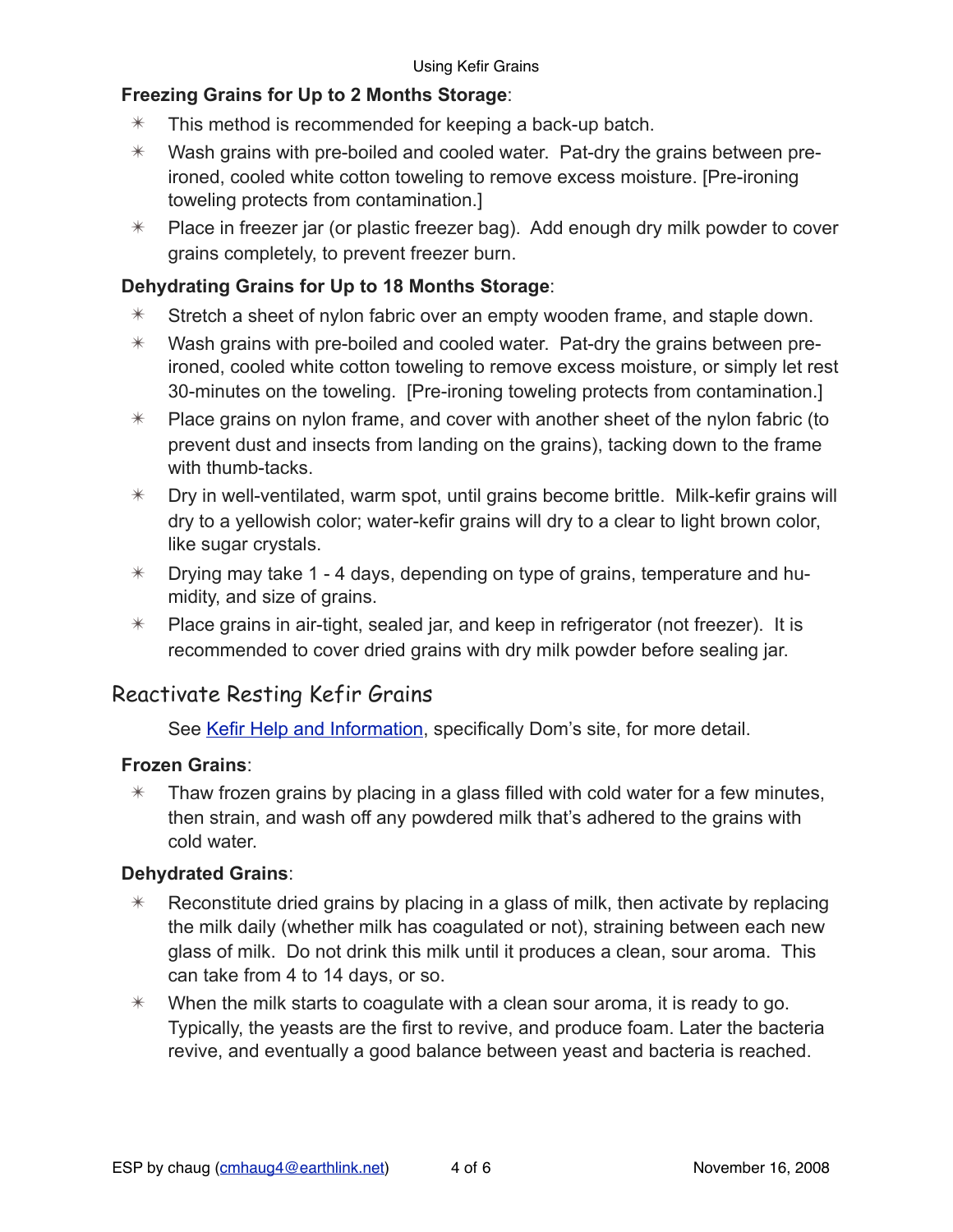### <span id="page-4-0"></span>Kefir Cheese

- $*$  Allow the kefir to culture at room temperature until the whey has fully separated, and the curd is quite thick and tangy. Strain through a fine sieve; store kefir cheese in a clean jar with lid.
- $*$  Save the liquid whey to inoculate sauerkraut or other lacto-fermented condiments, or to add minerals & protein to a smoothie.
- $*$  Kefir cheese is excellent in salads.

### Using Kefir Grains for Water Culture

- $*$  A centuries-old technique originating in the same area of the Caucasus as milk kefir, kefir grains can be used to make delicious beverages from sugary water solutions, such as teas, root beer, lemonade, and so on.
- $*$  Kefir requires some type of sugar to feed upon. For example, lactose (from milk), sucrose (Rapadura or white table sugar), glucose (white grape juice), or maltose (from malted barley). Different probiotic species prefer different sugars; for example, L. acidophilus prefers maltose and lactose.
- $*$  Purchase translucent water-kefir grains (called SKG) already conditioned for use in water solutions, or use milk-kefir grains with some modifications (see below).

#### **Conditioning Milk-Kefir Grains to Sugary Water**

- $*$  Transfer a portion of your milk-grains to a sugar solution (sugar-water, or diluted raw white grape juice); see [Kefir d'Acqua](#page-5-2) recipe below, for proportions. Ferment as usual at room temperature, then strain and repeat.
- $*$  Note that the first few batches take longer to ferment, up to 4 5 days, while the grains become accustomed to the new media (source of sugar). After 3 batches or so, the grains should complete fermentation within 24 - 48 hours.
- $*$  Do not use all your milk kefir-grains, but only spare grains. Thereafter, always use the water-grains for water media, and milk grains for milk. Don't try to transfer back and forth.